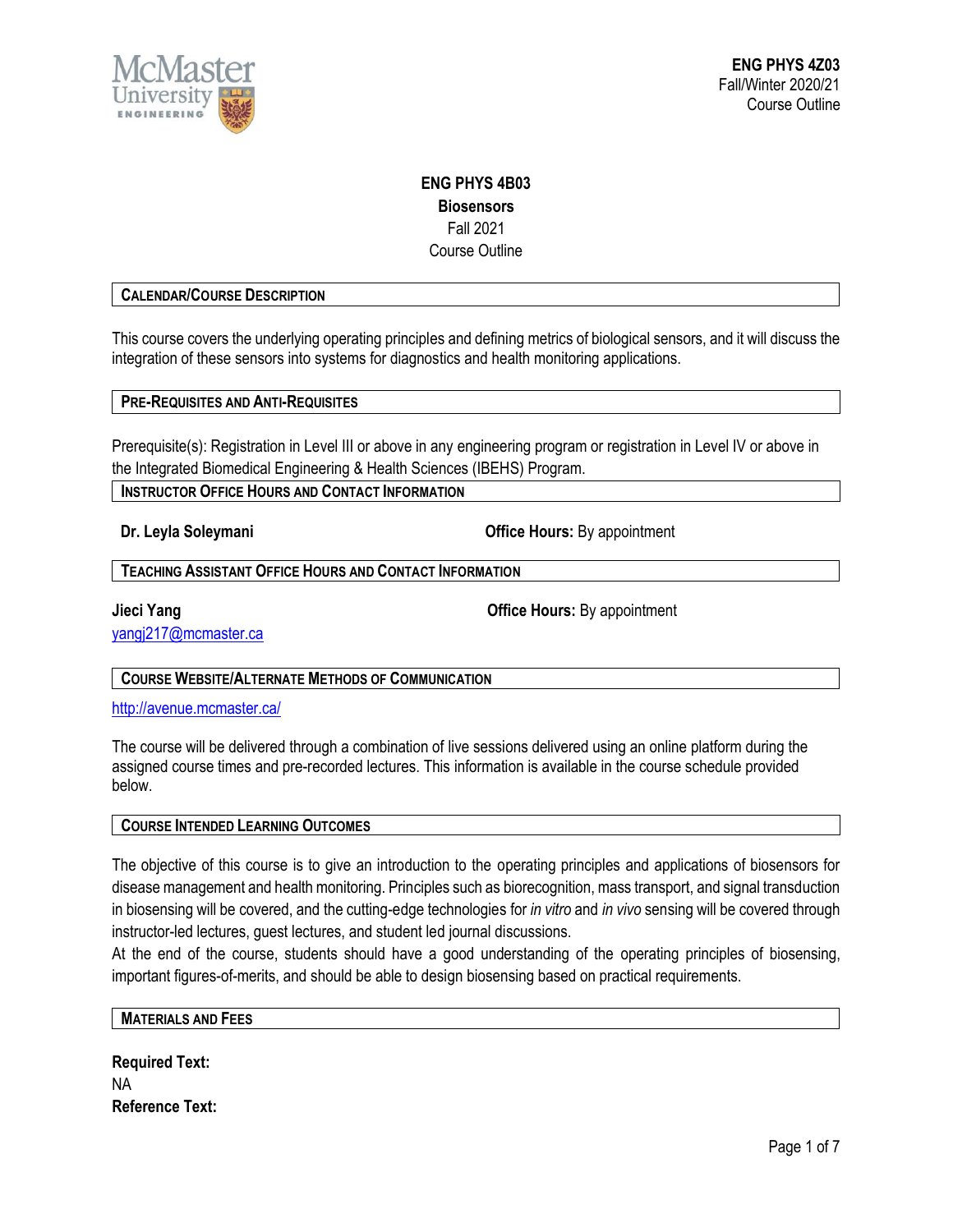

# NA **Calculator:** NA **Other Materials:** All students require access to a computer for attending lectures and performing course-related assignments

## **COURSE FORMAT AND EXPECTATIONS**

The course includes live student-led journal discussions and instructor-led recorded lectures, in addition to four mandatory live guest lectures covering various topics of the course. The live components of the course will be delivered at the timeslots assigned by the registrar (see the schedule below) through an online platform announced on Avenue to Learn. The course includes the following components.

| <b>Asynchronous</b><br><b>Lectures</b>       | The lectures presented by the instructor will be presented asynchronously and posted on the<br>course website                                                                                                                                                                                                                                                                                                                                                                                                                                                                                                                                                                                                                                           |
|----------------------------------------------|---------------------------------------------------------------------------------------------------------------------------------------------------------------------------------------------------------------------------------------------------------------------------------------------------------------------------------------------------------------------------------------------------------------------------------------------------------------------------------------------------------------------------------------------------------------------------------------------------------------------------------------------------------------------------------------------------------------------------------------------------------|
| <b>Guest Lectures</b>                        | There will be four live guest lectures as per the schedule presented below and participation in<br>these lectures will be mandatory.                                                                                                                                                                                                                                                                                                                                                                                                                                                                                                                                                                                                                    |
| <b>Student-led</b><br>journal<br>discussions | Every student will select a date and an associated topic for presentation during the 1-hour<br>student-led journal discussion. During this time, the student will present the findings from<br>three journal publications related to the topic to the entire class. They will then lead<br>discussions in this area with the entire class. All students (not just the presenter) are required<br>to have read the required publications.                                                                                                                                                                                                                                                                                                                |
| Lecture reports                              | Each student is required to write a 1-page report on 5 lectures from the asynchronous<br>instructor lectures or guest lectures and post these on the course website for their peers to<br>review by the end of each week, Sunday 11:59 PM. Late reports will not be accepted and a<br>grade of ZERO will be allocated.                                                                                                                                                                                                                                                                                                                                                                                                                                  |
| <b>Project grant</b><br>proposal             | A project grant proposal will be developed for a novel wearable or an in vivo biosensor that<br>uses the concepts learnt in the course. The proposal should follow the grant proposal<br>guidance document. In addition to the written report, the students should present and defend<br>their grant proposal in an oral defense. The grant proposal should be developed in groups<br>of 2, but a separate written report is required for each team member, with a single<br>presentation per team. Each team member is graded individually for the written report and<br>the oral presentation. The written report is due on November 28th at 11:59 PM and the<br>oral presentations are delivered during the week of November 29th during class time. |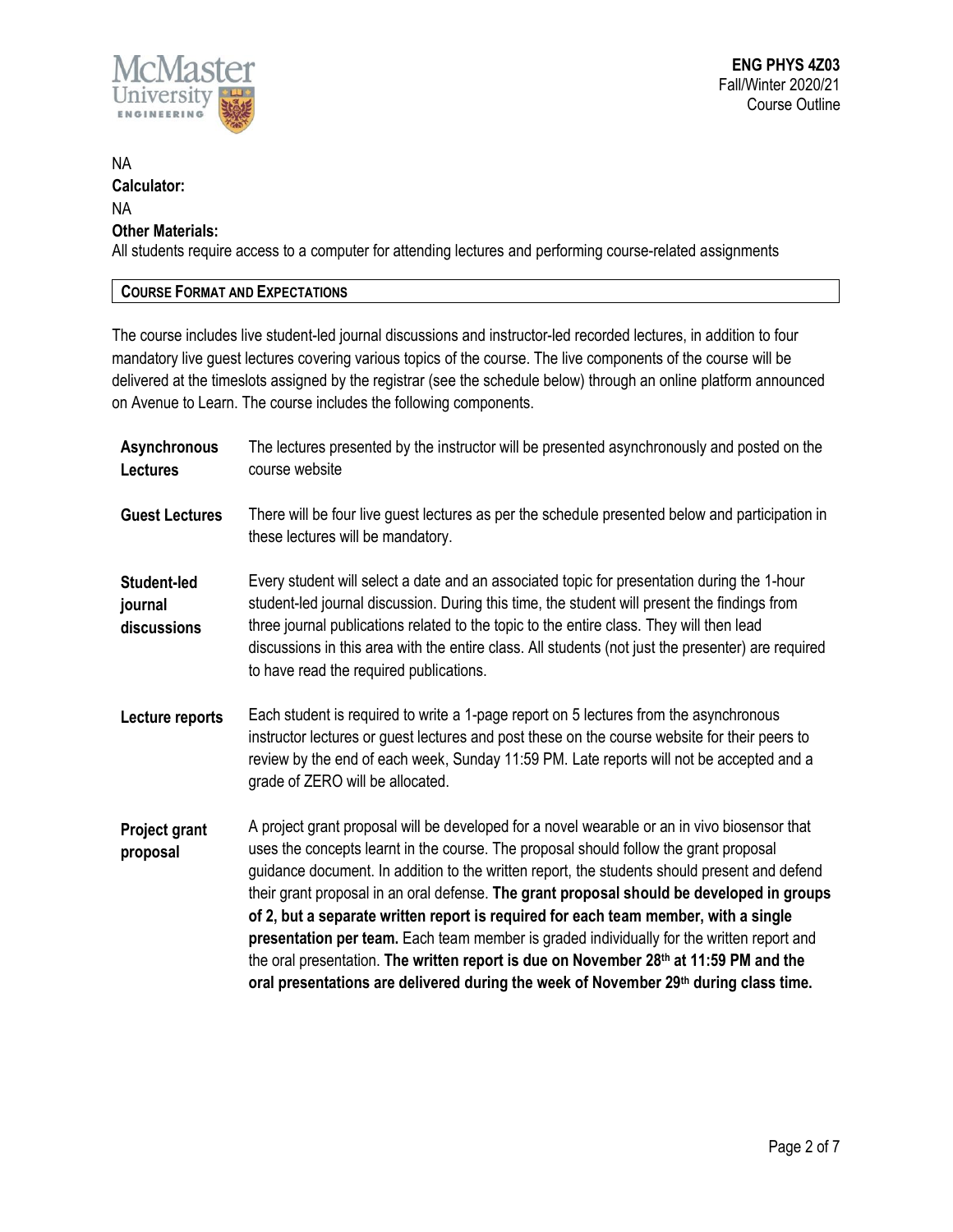

**ENG PHYS 4Z03** Fall/Winter 2020/21 Course Outline

# **COURSE SCHEDULE**

|                | Week of       |                              | Wednesday (9:30-     |
|----------------|---------------|------------------------------|----------------------|
| Week #         | <b>Monday</b> | Tuesday (9:30-11:30)         | 10:30)               |
|                |               | Asynchronous                 | Live, course         |
| $\mathbf{1}$   | 6-Sep         | Introduction to biosensors   | organization         |
|                |               | Asynchronous                 |                      |
| $\overline{2}$ | 13-Sep        | Bio-recognition              | Live, journal club 1 |
|                |               | Live, Dr. Juewen Liu @10:30  |                      |
|                |               | <b>Functional DNA based</b>  |                      |
| 3              | 20-Sep        | biosensors                   | Live, journal club 2 |
|                |               | Asynchronous                 |                      |
| 4              | 27-Sep        | Mass transport               | Live, journal club 3 |
|                |               | Live, Dr. Dirk Kuhlmeier @   |                      |
| 5              | 4-Oct         | 9:30                         | Live, journal club 4 |
| 6              | $11-Oct$      | Study break                  | Study break          |
|                |               | Asynchronous                 |                      |
| $\overline{7}$ | 18-Oct        | Assay designs                | Live, journal club 5 |
|                |               | Asynchronous                 |                      |
|                |               | Non-specific binding and     |                      |
| 8              | $25-Oct$      | mitigation                   | Live, journal club 6 |
| 9              | 1-Nov         | Live, Dr. Tohid Didar @ 9:30 | Live, journal club 7 |
|                |               | Asynchronous                 |                      |
|                |               | Signal transduction methods  |                      |
| 10             | 8-Nov         | 1                            | Live, journal club 8 |
|                |               | Asynchronous                 |                      |
|                |               | Signal transduction methods  | Live, Dr. Mahla      |
| 11             | 15-Nov        | $\overline{2}$               | Poudineh @ 9:30      |
| 12             | 22-Nov        |                              | Live, journal club 9 |
|                |               |                              | Live, Student        |
| 13             | 29-Nov        | Live, Student presentations  | presentations        |

| <b>ASSESSMENT</b>                                  |        |  |  |  |
|----------------------------------------------------|--------|--|--|--|
|                                                    |        |  |  |  |
| Component                                          | Weight |  |  |  |
| Participation in student-led discussions and guest | 10%    |  |  |  |
| <b>lectures</b>                                    |        |  |  |  |
| Student-led journal discussion                     | 20%    |  |  |  |
| 1-page report on 5 asynchronous or guest lectures  | 10%    |  |  |  |
| posted on Avenue to Learn on a weekly basis        |        |  |  |  |
| Project grant proposal-oral defence                | 25%    |  |  |  |
| Project grant proposal-written document            | 35%    |  |  |  |
| Total                                              | 100%   |  |  |  |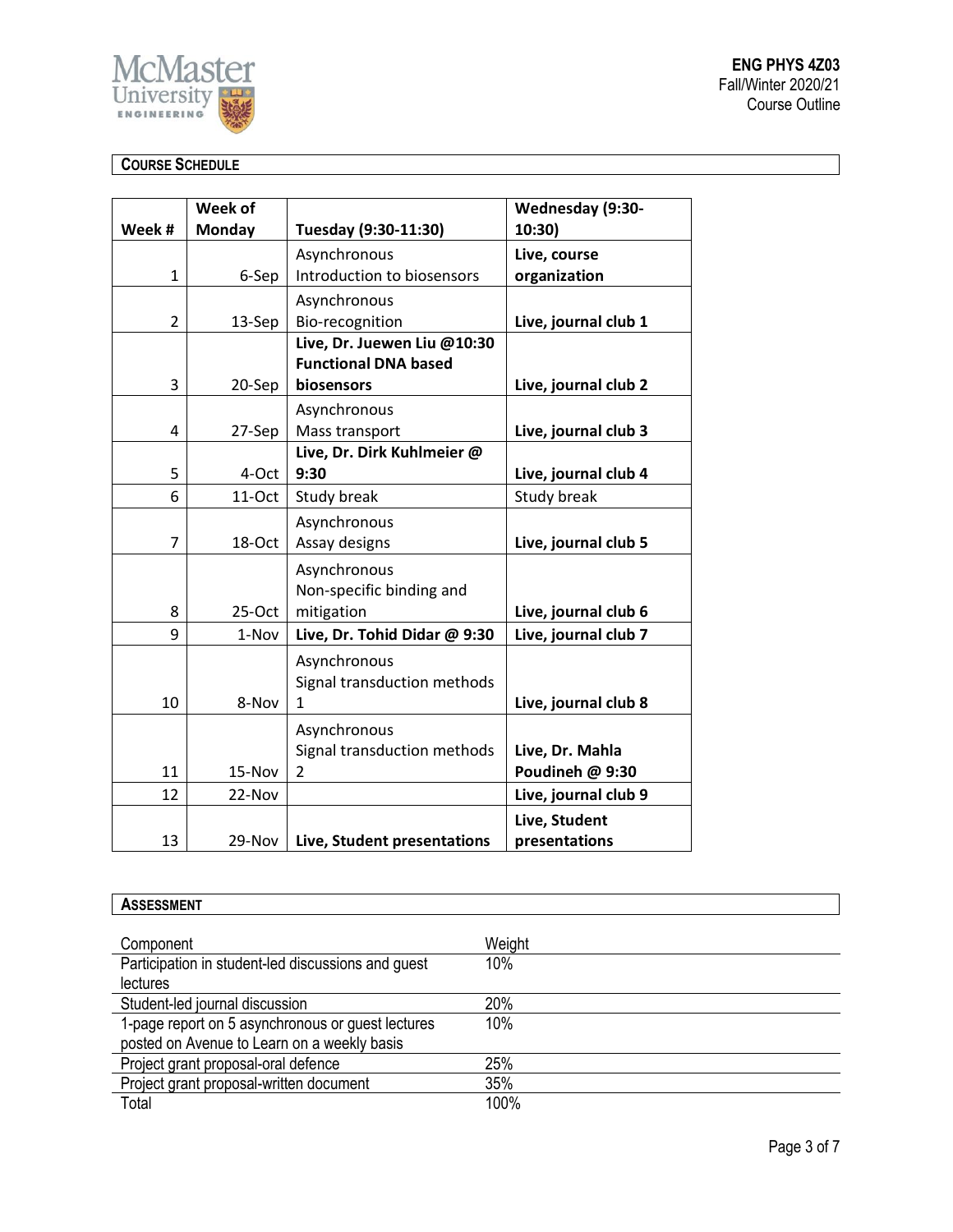

| <b>ACCREDITATION LEARNING OUTCOMES</b>                                                                                                                                |            |
|-----------------------------------------------------------------------------------------------------------------------------------------------------------------------|------------|
| Outcomes                                                                                                                                                              | Indicators |
| The students will learn the engineering processes involved in biosensor<br>design                                                                                     |            |
| The students will learn to propose solutions to open-needed problems in<br>designing their grant proposal                                                             |            |
| The students will demonstrate an ability to respond to technical and non-<br>technical questions through implementing their grant proposal report and<br>presentation |            |
| The students will lean to present information clearly and concisely as<br>appropriate to the audience                                                                 |            |
| For more information on Accreditation, please visit: https://www.engineerscanada.ca                                                                                   |            |

### **EQUITY, DIVERSITY, AND INCLUSION**

Every registered student belongs in this course. Diversity of backgrounds and experiences is expected and welcome. You can expect your Instructor to be respectful of this diversity in all aspects of the course, and the same is expected of you.

The Department of Engineering Physics is committed to creating an environment in which students of all genders, cultures, ethnicities, races, sexual orientations, abilities, and socioeconomic backgrounds have equal access to education and are welcomed and treated fairly. If you have any concerns regarding inclusion in our Department, in particular if you or one of your peers is experiencing harassment or discrimination, you are encouraged to contact the Chair, Associate Undergraduate Chair, Academic Advisor or to contact the Equity and [Inclusion](https://equity.mcmaster.ca/) Office.

### **PHYSICAL AND MENTAL HEALTH**

For a list of McMaster University's resources, please refer to the [Student Wellness Centre.](https://wellness.mcmaster.ca/)

#### **ACADEMIC INTEGRITY**

You are expected to exhibit honesty and use ethical behaviour in all aspects of the learning process. Academic credentials you earn are rooted in principles of honesty and academic integrity. **It is your responsibility to understand what constitutes academic dishonesty.**

Academic dishonesty is to knowingly act or fail to act in a way that results or could result in unearned academic credit or advantage. This behaviour can result in serious consequences, e.g. the grade of zero on an assignment, loss of credit with a notation on the transcript (notation reads: "Grade of F assigned for academic dishonesty"), and/or suspension or expulsion from the university. For information on the various types of academic dishonesty please refer to the *[Academic Integrity Policy](https://secretariat.mcmaster.ca/app/uploads/Academic-Integrity-Policy-1-1.pdf)*[,](https://secretariat.mcmaster.ca/app/uploads/Academic-Integrity-Policy-1-1.pdf) located at https://secretariat.mcmaster.ca/university-policies-proceduresguidelines/

The following illustrates only three forms of academic dishonesty:

- 1. plagiarism, e.g. the submission of work that is not one's own or for which other credit has been obtained.
- 2. improper collaboration in group work.
- 3. copying or using unauthorized aids in tests and examinations.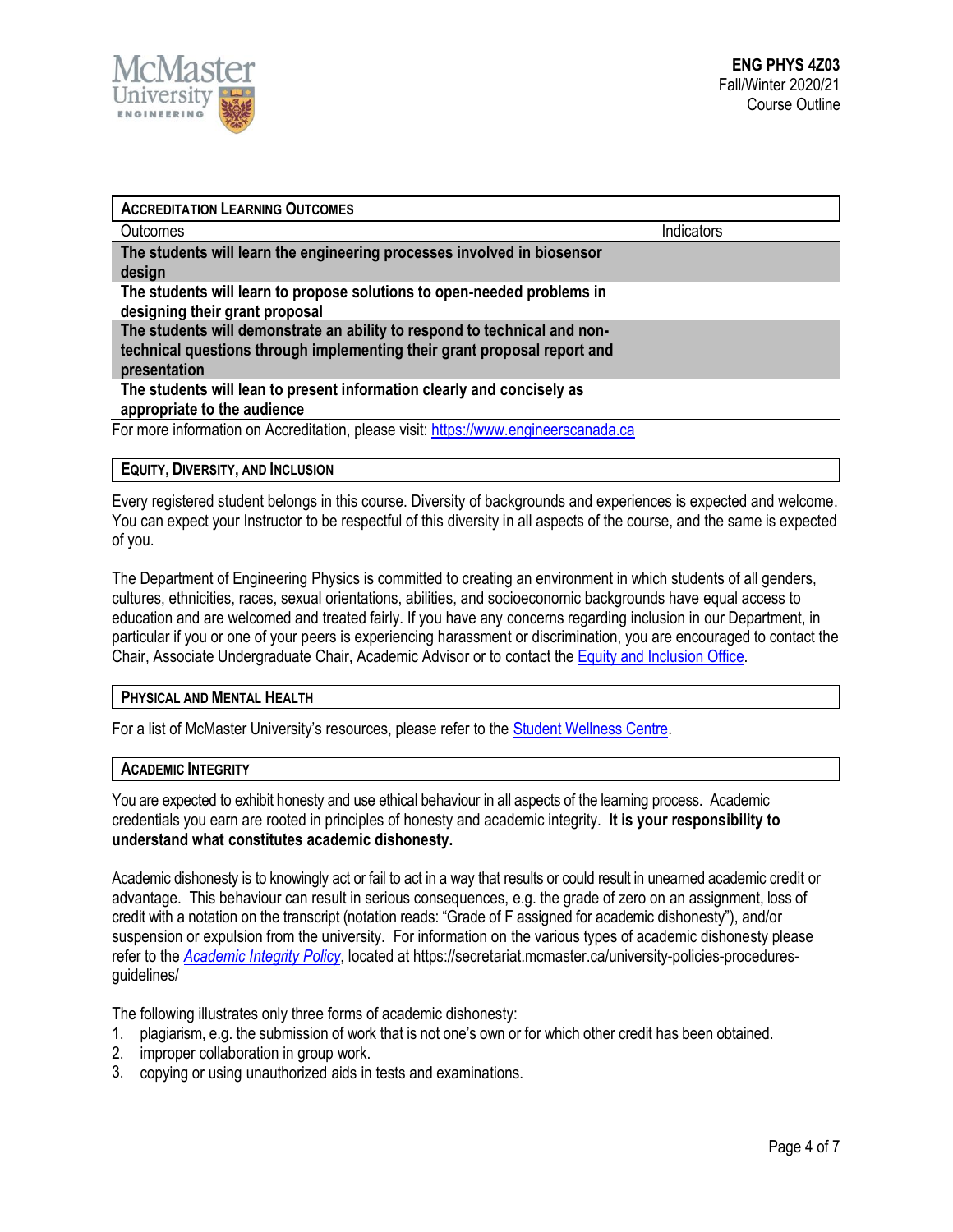

### **AUTHENTICITY / PLAGIARISM DETECTION**

*Some courses may* use a web-based service (Turnitin.com) to reveal authenticity and ownership of student submitted work. For courses using such software, students will be expected to submit their work electronically either directly to Turnitin.com or via an online learning platform (e.g. A2L, etc.) using plagiarism detection (a service supported by Turnitin.com) so it can be checked for academic dishonesty.

Students who do not wish their work to be submitted through the plagiarism detection software must inform the Instructor before the assignment is due. No penalty will be assigned to a student who does not submit work to the plagiarism detection software. **All submitted work is subject to normal verification that standards of academic integrity have been upheld** (e.g., on-line search, other software, etc.). For more details about McMaster's use of Turnitin.com please go t[o www.mcmaster.ca/academicintegrity.](http://www.mcmaster.ca/academicintegrity)

### **COURSES WITH AN ON-LINE ELEMENT**

McMaster is committed to an inclusive and respectful community. These principles and expectations extend to online activities including electronic chat groups, video calls and other learning platforms.

*Some courses may* use on-line elements (e.g. e-mail, Avenue to Learn (A2L), LearnLink, web pages, capa, Moodle, ThinkingCap, etc.). Students should be aware that, when they access the electronic components of a course using these elements, private information such as first and last names, user names for the McMaster e-mail accounts, and program affiliation may become apparent to all other students in the same course. The available information is dependent on the technology used. Continuation in a course that uses on-line elements will be deemed consent to this disclosure. If you have any questions or concerns about such disclosure, please discuss this with the course instructor.

### **CONDUCT EXPECTATIONS**

As a McMaster student, you have the right to experience, and the responsibility to demonstrate, respectful and dignified interactions within all of our living, learning and working communities. These expectations are described in the *Code of Student Rights & [Responsibilities](https://secretariat.mcmaster.ca/app/uploads/Code-of-Student-Rights-and-Responsibilities.pdf)* (the "Code"). All students share the responsibility of maintaining a positive environment for the academic and personal growth of all McMaster community members, **whether in person or online**.

It is essential that students be mindful of their interactions online, as the Code remains in effect in virtual learning environments. The Code applies to any interactions that adversely affect, disrupt, or interfere with reasonable participation in University activities. Student disruptions or behaviours that interfere with university functions on online platforms (e.g. use of Avenue 2 Learn, WebEx or Zoom for delivery), will be taken very seriously and will be investigated. Outcomes may include restriction or removal of the involved students' access to these platforms.

### **ACADEMIC ACCOMMODATION OF STUDENTS WITH DISABILITIES**

Students with disabilities who require academic accommodation must contact Student [Accessibility Services](https://sas.mcmaster.ca/) (SAS) at 905-525-9140 ext. 28652 or [sas@mcmaster.ca](mailto:sas@mcmaster.ca) to make arrangements with a Program Coordinator. For further information, consult McMaster University's *[Academic Accommodation](https://secretariat.mcmaster.ca/app/uploads/Academic-Accommodations-Policy.pdf) of Students with Disabilities* policy.

## **COURSE POLICY ON MISSED WORK, EXTENSIONS, AND LATE PENALTIES**

1. It is the students' responsibility to regularly check the course webpage (*ex.* Avenue to Learn) for updates and announcements.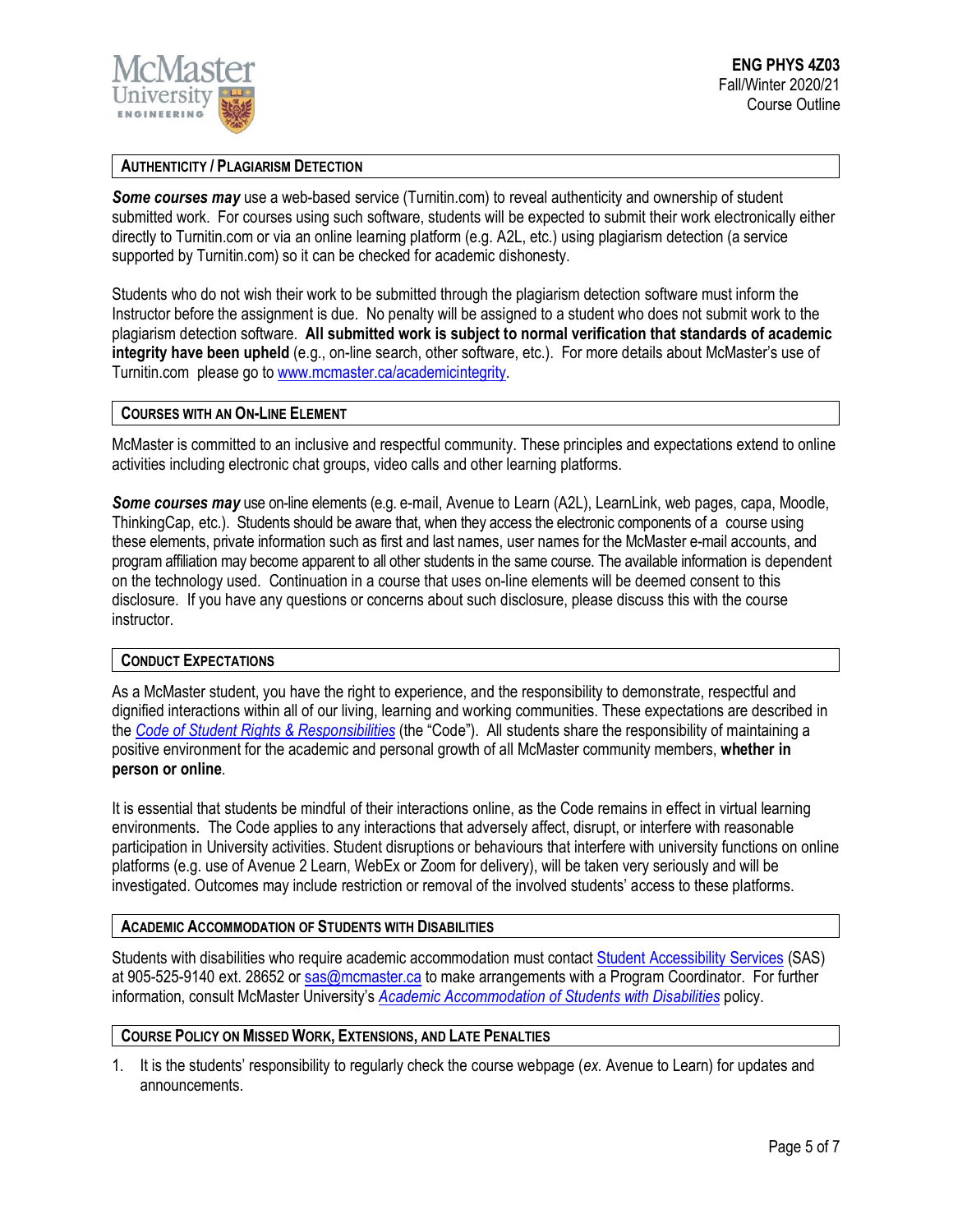

2. All course materials are due at the date, time, and format announced on Avenue to Learn. Failure to submit your work on time will lead to a grade of ZERO

### **SUBMISSION OF REQUEST FOR RELIEF FOR MISSED ACADEMIC WORK**

In the event of an absence for medical or other reasons, students should review and follow the Academic Regulation in the Undergraduate Calendar "Requests for Relief for Missed Academic Term Work".

### 1. **Relief for missed academic work worth less than 25% of the final grade resulting from medical or personal situations lasting up to three calendar days:**

- Use th[e McMaster Student Absence Form](http://mcmaster.ca/msaf/) (MSAF) on-line self-reporting tool. No further documentation is required.
- Students may submit requests for relief using the MSAF once per term.
- An automated email will be sent to the course instructor, who will determine the appropriate relief. Students must immediately follow up with their instructors. Failure to do so may negate the opportunity for relief.
- The MSAF cannot be used to meet a religious obligation or to celebrate an important religious holiday.
- The MSAF cannot be used for academic work that has already been completed attempted.
- An MSAF applies only to work that is due within the period for which the MSAF applies, i.e. the 3-day period that is specified in the MSAF; however, all work due in that period can be covered by one MSAF.
- The MSAF cannot be used to apply for relief for any final examination or its equivalent. See *Petitions for Special Consideration* above.
- 2. **For medical or personal situations lasting more than three calendar days, and/or for missed academic work worth 25% or more of the final grade, and/or for any request for relief in a term where the MSAF has been used previously in that term:**
	- Students must report to their Faculty Office to discuss their situation and will be required to provide appropriate **supporting documentation**.
	- If warranted, the Faculty Office will approve the absence, and the instructor will determine appropriate relief.

### **ACADEMIC ACCOMMODATION FOR RELIGIOUS, INDIGENOUS OR SPIRITUAL OBSERVANCES (RISO)**

Students requiring academic accommodation based on religious, indigenous or spiritual observances should follow the procedures set out in the [RISO](https://secretariat.mcmaster.ca/app/uploads/2019/02/Academic-Accommodation-for-Religious-Indigenous-and-Spiritual-Observances-Policy-on.pdf) policy. Students should submit their request to their Faculty Office *normally within 10 working days* of the beginning of term in which they anticipate a need for accommodation or to the Registrar's Office prior to their examinations. Students should also contact their instructors as soon as possible to make alternative arrangements for classes, assignments, and tests.

#### **COPYRIGHT AND RECORDING**

Students are advised that lectures, demonstrations, performances, and any other course material provided by an instructor include copyright protected works. The Copyright Act and copyright law protect every original literary, dramatic, musical and artistic work, **including lectures** by University instructors

The recording of lectures, tutorials, or other methods of instruction may occur during a course. Recording may be done by either the instructor for the purpose of authorized distribution, or by a student for the purpose of personal study. Students should be aware that their voice and/or image may be recorded by others during the class. Please speak with the instructor if this is a concern for you.